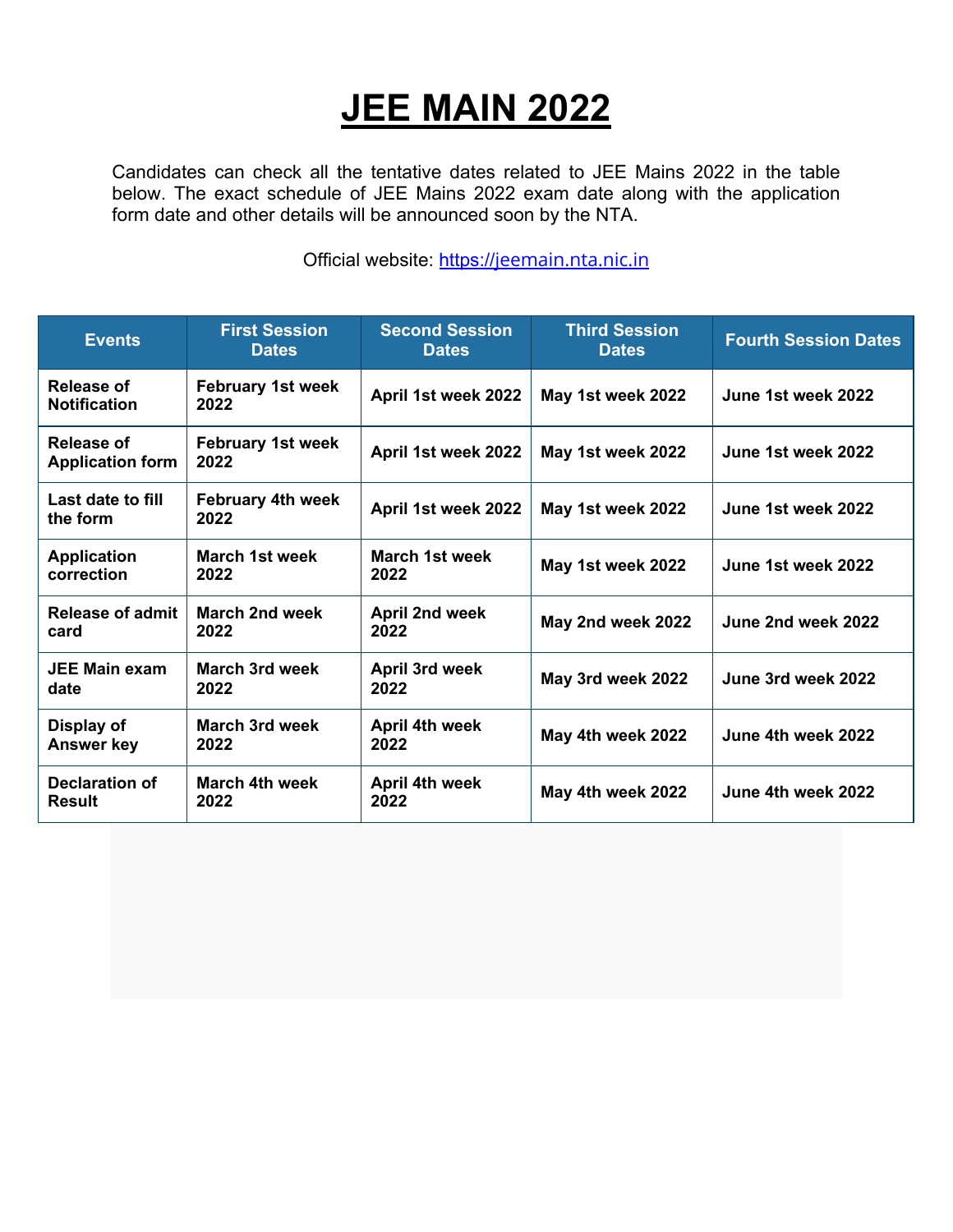# **CLAT 2022**

**CLAT 2022 Exam will be held on 08th May 2022 as per the revised CLAT Exams schedule announced by the Consortium of National Law Universities. Check the tentative schedule for CLAT 2022 which will be finalised once the notification is released.**

#### Official Website https://consortiumofnlus.ac.in/clat-2022/

### **CLAT 2022 Important dates**

| <b>Event</b>                                         | <b>Dates for CLAT 2022</b>             |
|------------------------------------------------------|----------------------------------------|
| <b>Release of admission notification</b>             | <b>December 26, 2022</b>               |
| <b>Start of CLAT 2022 online application</b><br>form | <b>January 1, 2022</b>                 |
| Last date to submit application form                 | <b>March 31, 2022</b>                  |
| Release of admit card                                | 3rd week of April, 2022<br>(Tentative) |
| <b>CLAT 2022 exam date</b>                           | May 08, 2022 (3 pm to 5 pm)            |
| <b>Release of provisional answer key</b>             | 1st week of May, 2022 (Tentative)      |
| <b>Release of final answer key</b>                   | 2nd week of May, 2022`<br>(Tentative)  |
| <b>Declaration of results</b>                        | 2nd week of May, 2022<br>(Tentative)   |
| <b>Commencement of counselling</b>                   | To be notified (Tentative)             |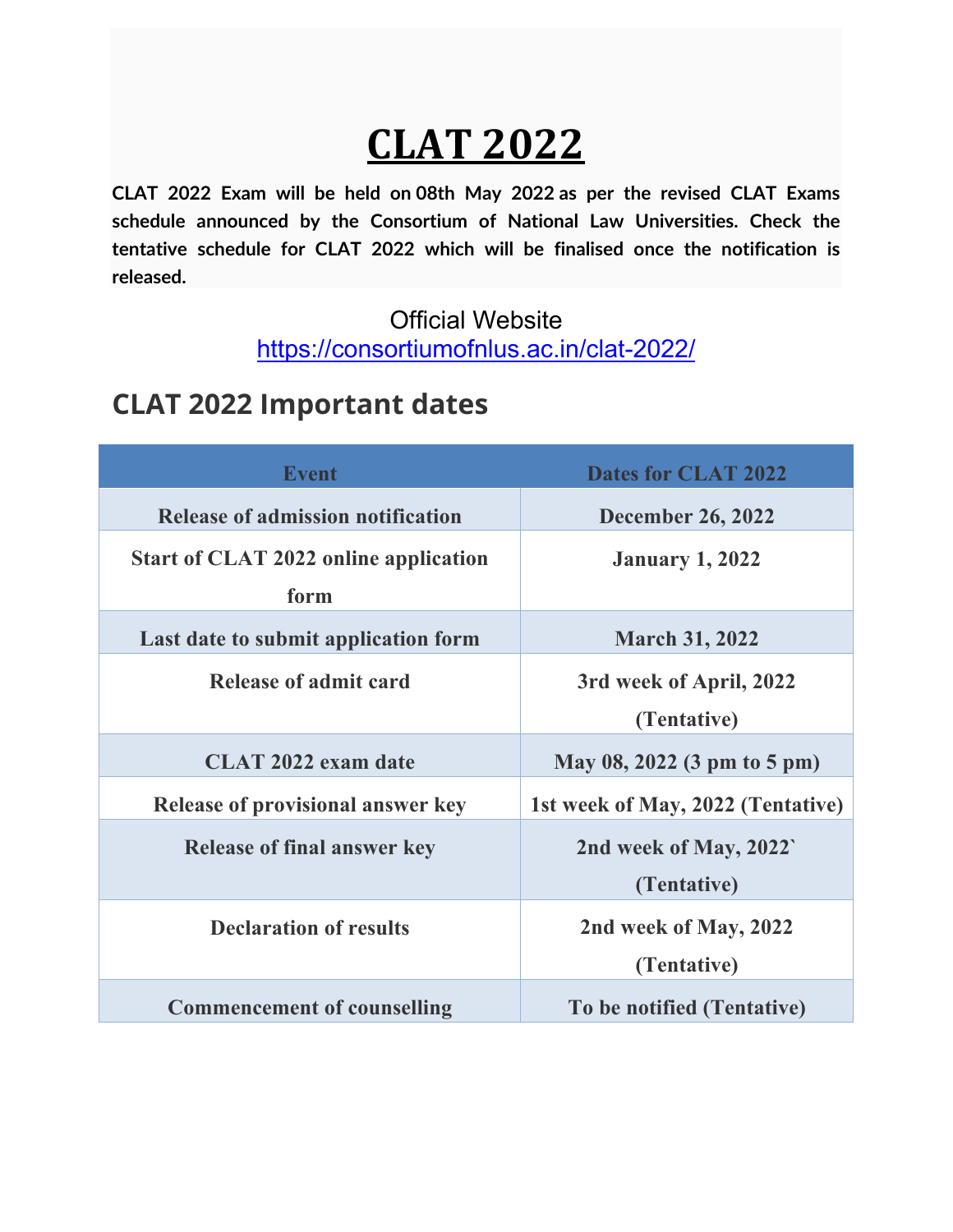### **UPSC NDA 2022**

The UPSC NDA-1Online Written Examination has been scheduled for **10th April 2022 (Sunday) as mentioned in UPSC Calendar 2022**. Check the important dates for NDA-I & NDA-II 2022 from the below table and mark them on your calendar so you do not miss out on the exam dates.

| <b>UPSC NDA Exam Date 2022</b>       |                           |                         |  |  |  |
|--------------------------------------|---------------------------|-------------------------|--|--|--|
| <b>Events</b>                        | <b>NDA-1 Exam Dates</b>   | <b>NDA-2 Exam Dates</b> |  |  |  |
| <b>Notification</b>                  | 22nd December 2021        | 18th May 2022           |  |  |  |
| <b>Application form</b>              | 22nd December 2021        | <b>18th May 2022</b>    |  |  |  |
| Last date to apply                   | 11th January 2022 (6 pm)  | <b>14th June 2022</b>   |  |  |  |
| <b>Application Withdrawal</b>        | 18th to 24th January 2022 | To be notified          |  |  |  |
| <b>Admit card</b>                    | March 2022                | October 2022            |  |  |  |
| Written exam                         | <b>10th April 2022</b>    | 04th September 2022     |  |  |  |
| <b>Declaration of written result</b> | To be notified soon       | To be notified soon     |  |  |  |
| <b>SSB</b> Interview                 | To be notified soon       | To be notified soon     |  |  |  |

### Official Website: http://upsc.gov.in